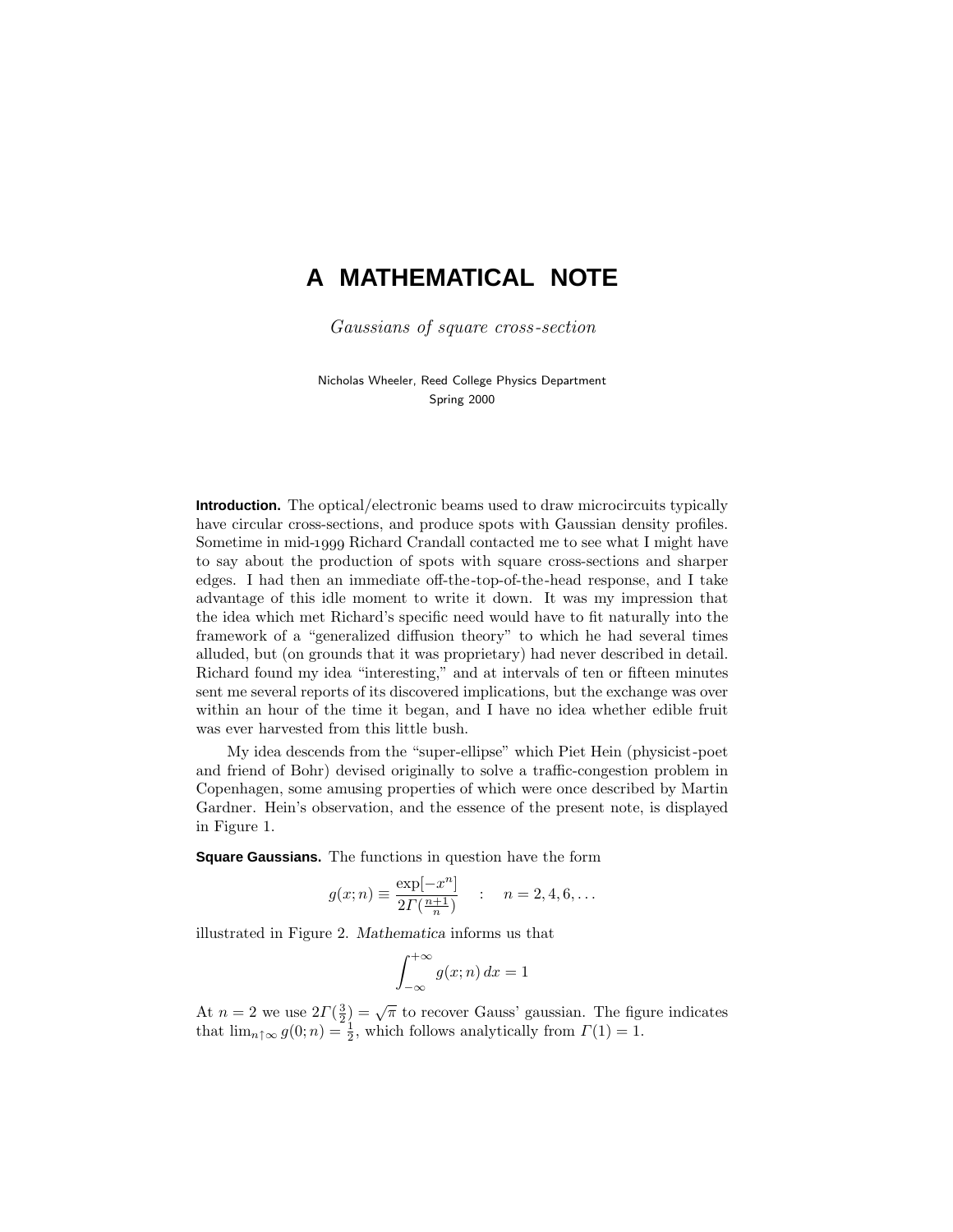

FIGURE 1: Graphs of  $x^n + y^n = 1$  with  $n = 2, 4, 8, 12$ . It was Piet Hein's observation that the circle becomes progressively more square as *n* advances through the even integers. "Super-ellipses" result from writing

$$
|x/a|^p+|y/b|^p=1\quad :\quad p>2
$$



FIGURE 2: Graphs of the normalized "square Gaussians"  $g(x; n)$  $with n = 2, 4, 8, 12.$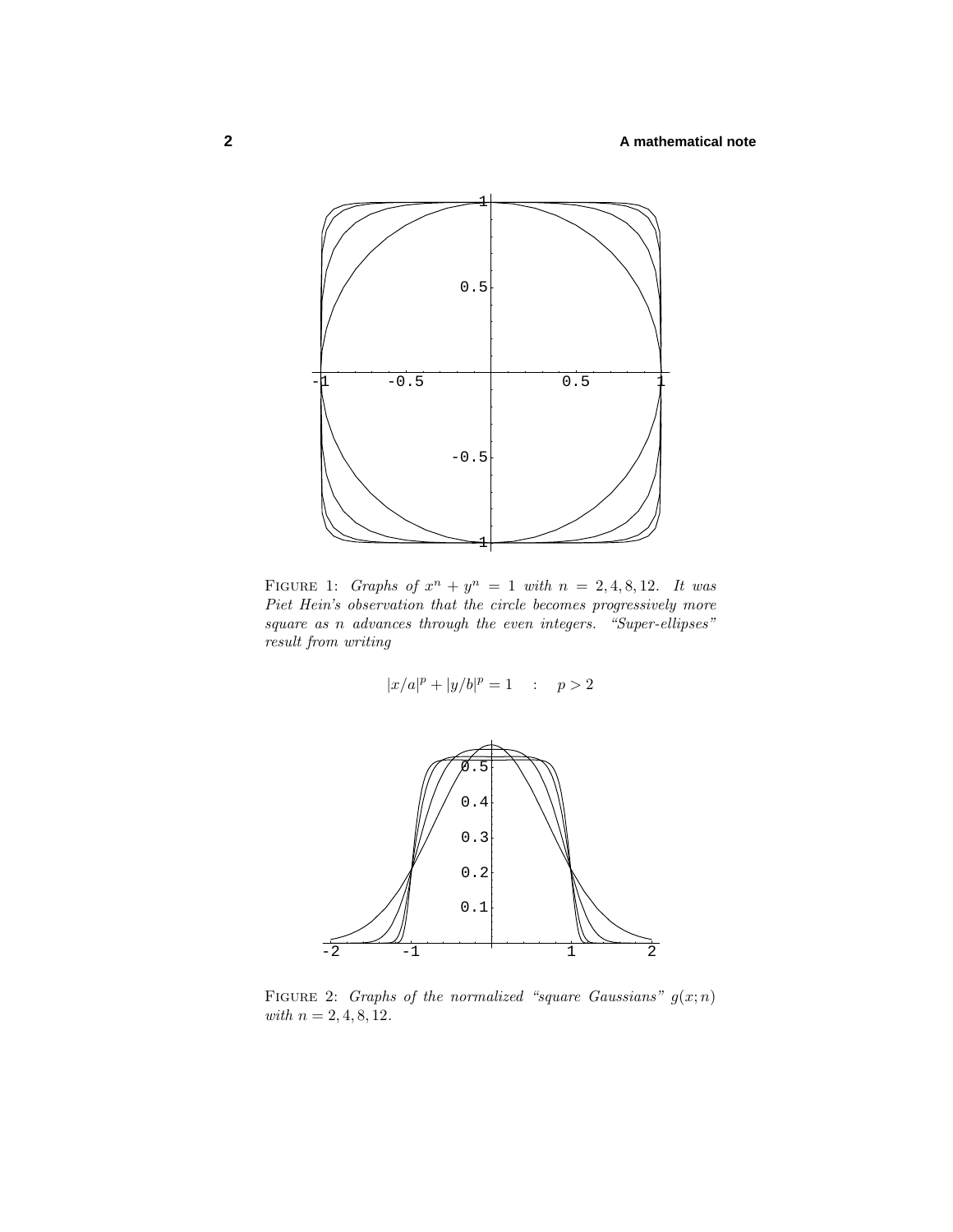## **Gaussians of square cross-section 3**

Looking to the second moment, we find

$$
\langle x^2 \rangle \equiv \int_{-\infty}^{+\infty} x^2 \cdot g(x; n) dx = \frac{\Gamma(\frac{3}{n})}{n \Gamma(\frac{n+1}{n})}
$$

$$
\downarrow
$$

$$
= \int_{-1}^{+1} x^2 \cdot \frac{1}{2} dx = \frac{1}{3} \text{ as } n \uparrow \infty
$$

*Mathematica* answers  $\frac{1}{\sqrt{2\pi}} \exp\left(-\frac{1}{4}k^2\right)$  when asked for the Fourier transform of  $g(x; 2)$ , but reports the transforms of  $g(x; 4)$ ,  $g(x; 6)$ ...to be hypergeometric, and of rapidly increasing complexity. This I read as indication that one cannot expect to obtain useful generalizations of the Hermite polynomials from  $g(x; n)$ .

One does, however, obtain tractable generalizations of the Gaussian representation of the *δ*-function:

$$
\delta(x - a) = \lim_{\xi \downarrow 0} g(\tfrac{x - a}{\xi}; n)
$$

Figure 3 tells the story. The derivatives of  $g(\frac{x-a}{\xi}; n)$  are manageable, and supply representations of the derivatives of  $\delta(x - a)$ ; see Figure 4.

Dimensional generalization is straightforward

$$
g(x, y; n) = g(x; n) \cdot g(y; n)
$$

and supplies the distributions (see Figure 5) which I recommended to Richard's attention.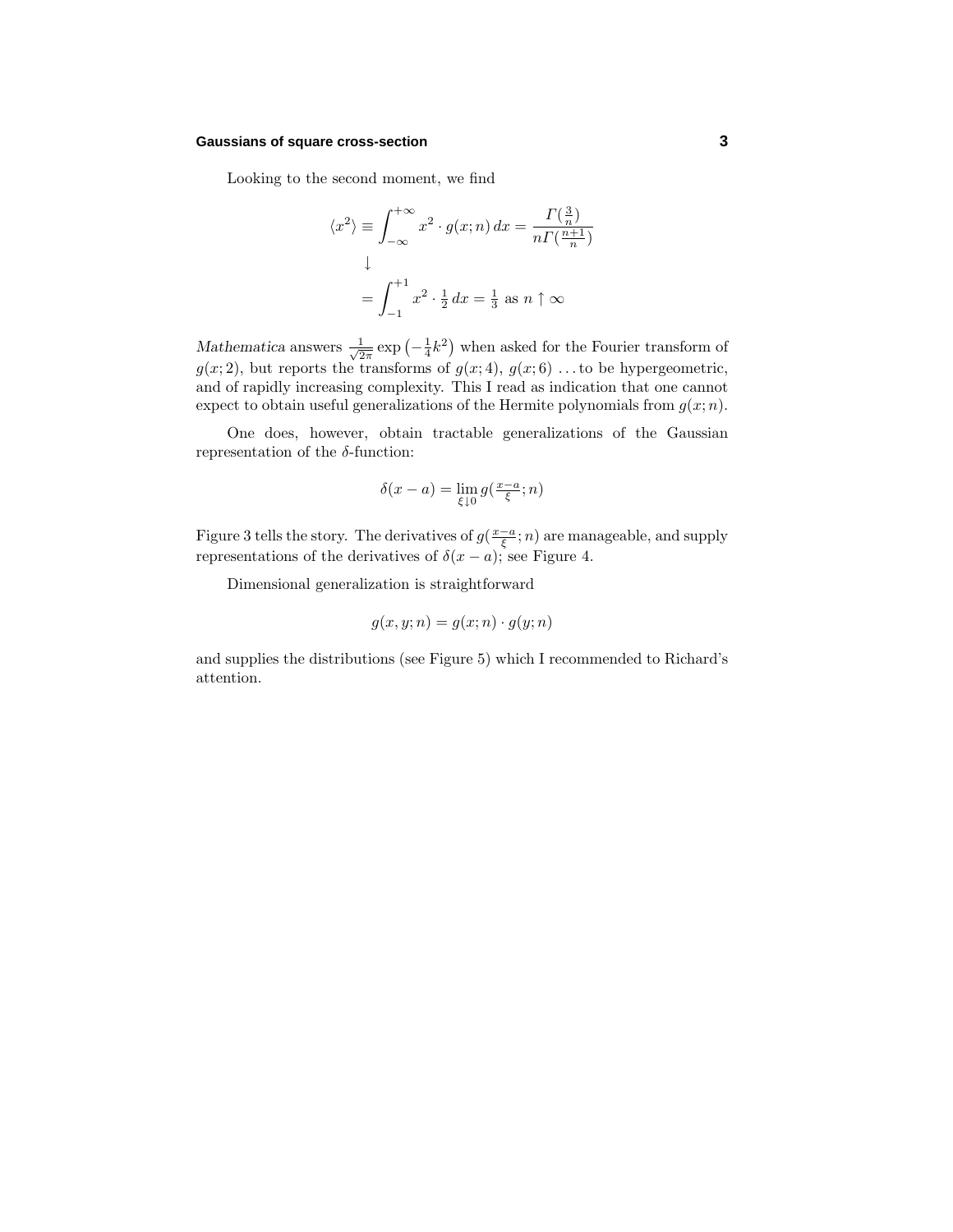

Figure 3: The upper figure recalls the mechanism underlying the familiar Gaussian representation of the Dirac *δ*-function. In the lower figure  $g(\frac{x-a}{\xi}; 8)$  has been pressed into the same service. In the limit  $n \uparrow \infty$  we recover the "box function representation".



FIGURE 4: Superimposed graphs of  $g(x; 8)$  and

$$
\frac{d}{dx}g(x;8) = -8x^7g(x;8)
$$

which supplies a representation of  $\delta'(x-a)$ .